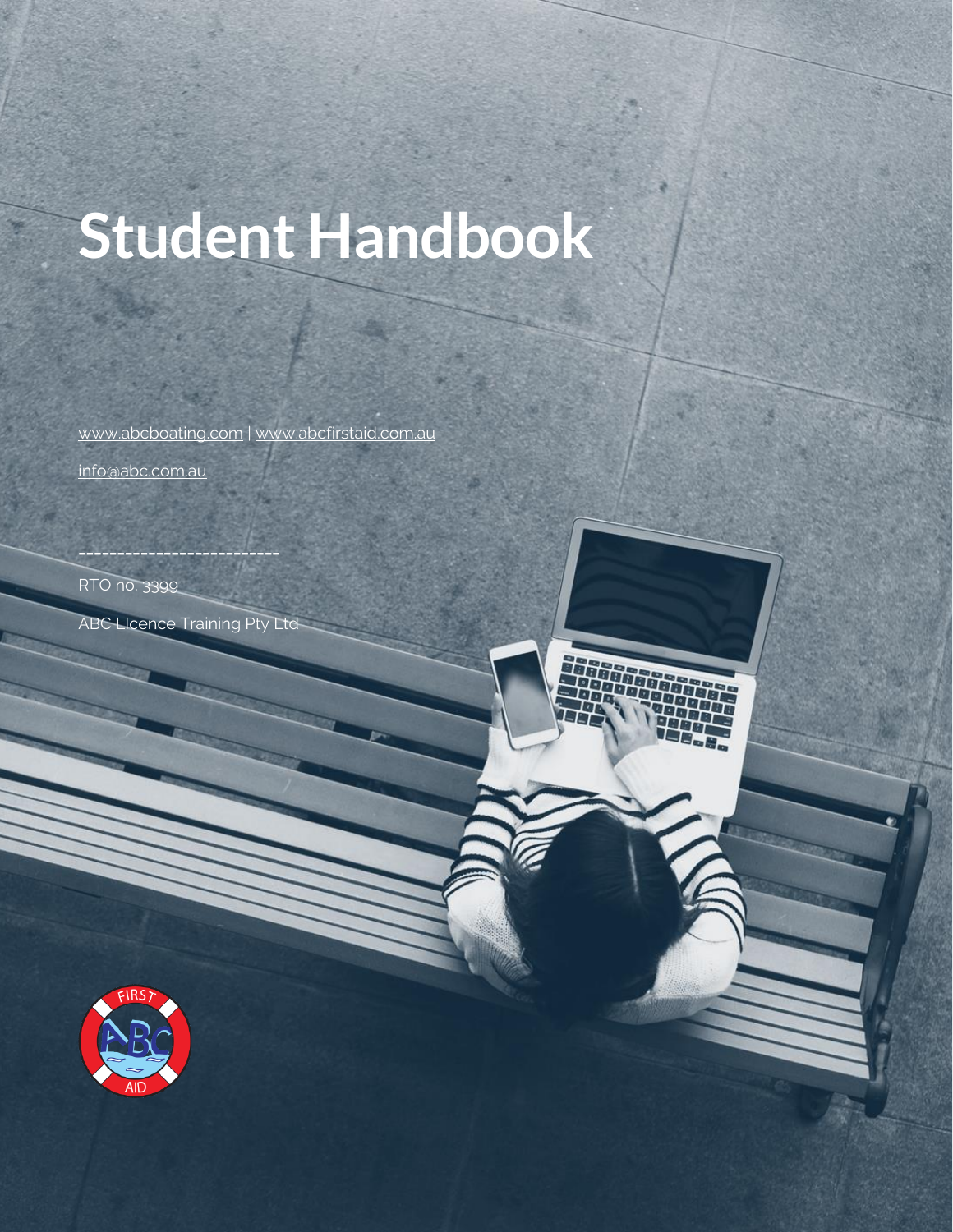

Table of Contents

| <b>INTRODUCTION</b>                            | 4                       |
|------------------------------------------------|-------------------------|
| <b>ABOUT US</b>                                | $\overline{\mathbf{4}}$ |
| <b>CONTACT DETAILS</b>                         | 5                       |
| <b>KEY CONTACT STAFF</b>                       | 5                       |
| <b>GOVERNANCE AND LEGISLATIVE REQUIREMENTS</b> | 6                       |
| <b>ACCESS AND EQUITY</b>                       | $\overline{ }$          |
| <b>OUR MISSION AND VALUES</b>                  | 8                       |
| <b>OUR TRAINING SERVICES</b>                   | $\boldsymbol{9}$        |
| <b>DELIVERY METHOD</b>                         | 10                      |
| STUDENT MISCONDUCT AND DISCIPLINARY ACTION     | 10                      |
| UNIQUE STUDENT IDENTIFIER                      | 11                      |
| <b>ENROLMENT</b>                               | 12                      |
| <b>FEES AND REFUNDS</b>                        | 12                      |
| <b>STUDENT SUPPORT</b>                         | 14                      |
| <b>ATTENDANCE</b>                              | 15                      |

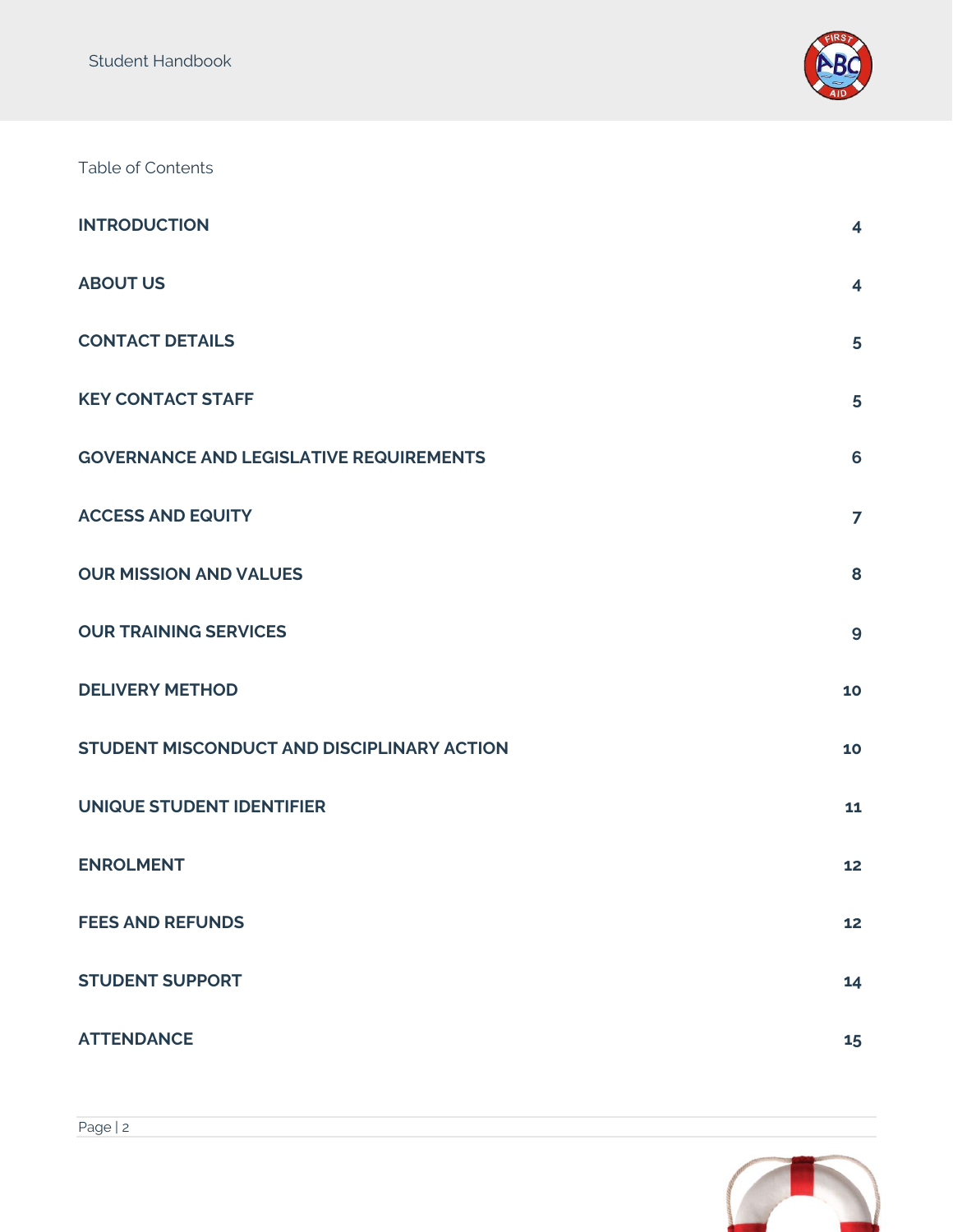

| <b>ASSESSMENTS</b>                   | 15 |
|--------------------------------------|----|
| <b>STATEMENTS OF ATTAINMENT</b>      | 16 |
| <b>COMPLAINTS AND APPEALS POLICY</b> | 16 |
| <b>RIGHTS AND RESPONSIBILITIES</b>   | 17 |
| <b>PRIVACY POLICY</b>                | 19 |
| <b>RECORDS MANAGEMENT</b>            | 19 |

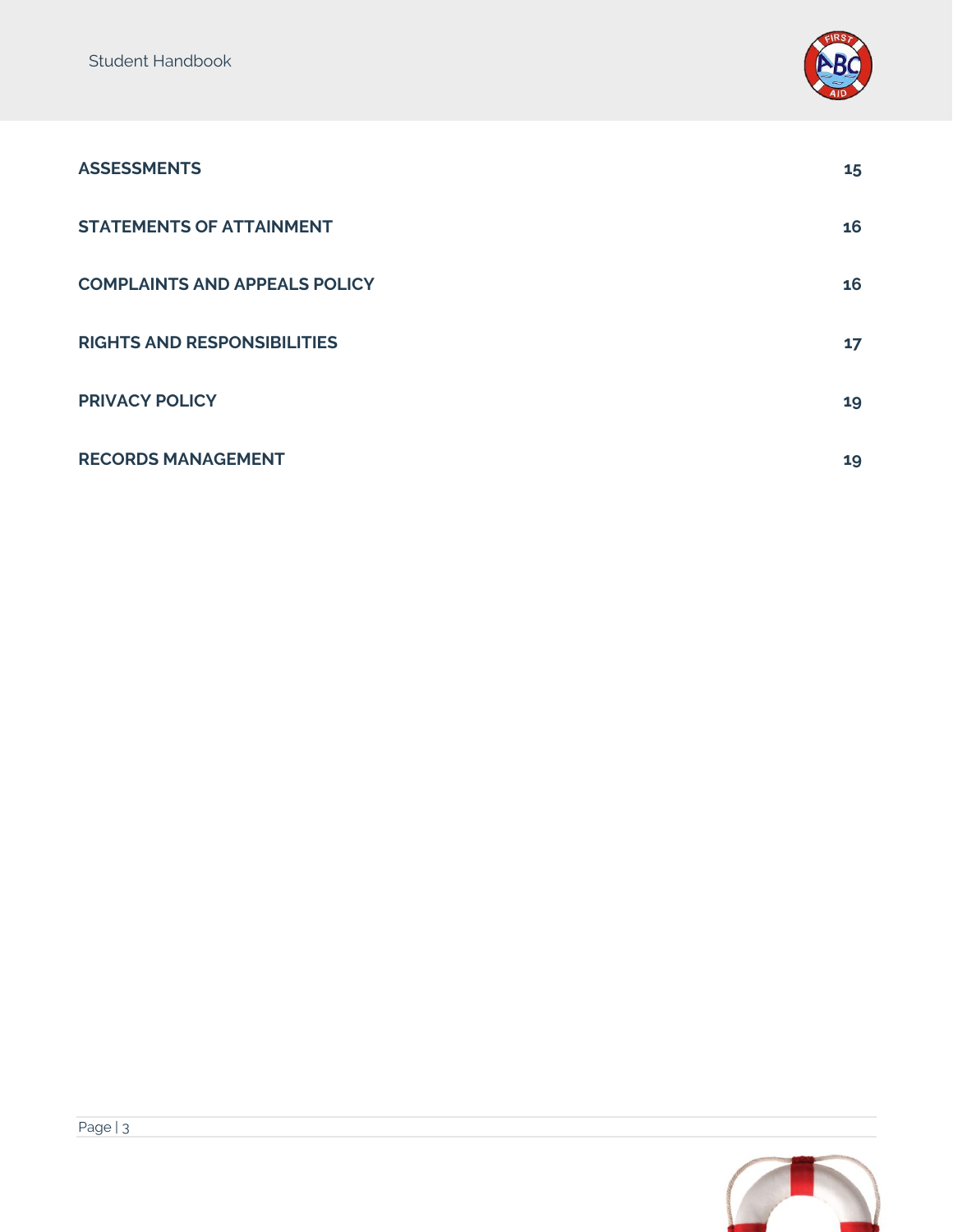

## <span id="page-3-0"></span>**Introduction**

The team at ABC Licence Training thanks and welcomes you to be part of this great learning journey with us. This handbook has been compiled in order to help you understand and make informed decisions regarding your enrolment with us if you choose to do so. We highly recommend that you read this handbook carefully as it details your rights and responsibilities as a student.

If you have any questions or want further clarifications on the contents of this handbook, please contact us on [admin@abcfirstaid.com.au](mailto:admin@abcfirstaid.com.au) or 1300 484 136. It is our aim to ensure that you are confident and happy with your decision to enroll with us.

We thank you for choosing ABC Licence Training as your training provider and we wish you success with your studies.

#### **CEO and Management Team**

**ABC Licence Training**

## <span id="page-3-1"></span>**About Us**

ABC Licence Training, also trading as Australian Boating College and ABC First Aid, is a Registered Training Organisation (RTO:3399) with a range of nationally recognised courses on its scope including Boat & Jet Ski Licenses and First Aid. We registered as an RTO in 1998 and is regulated by Australian Skills Quality Authority (ASQA).

ABC Licence Training strives to support the health and safety of all Australians by providing the most accessible, up to date and practical training experience for First Aid and Boating. We pride ourselves in continuously seeking to innovate and improve our training experiences so as to set ourselves as a premium training provider as well and provide the best possible outcome to our learners,

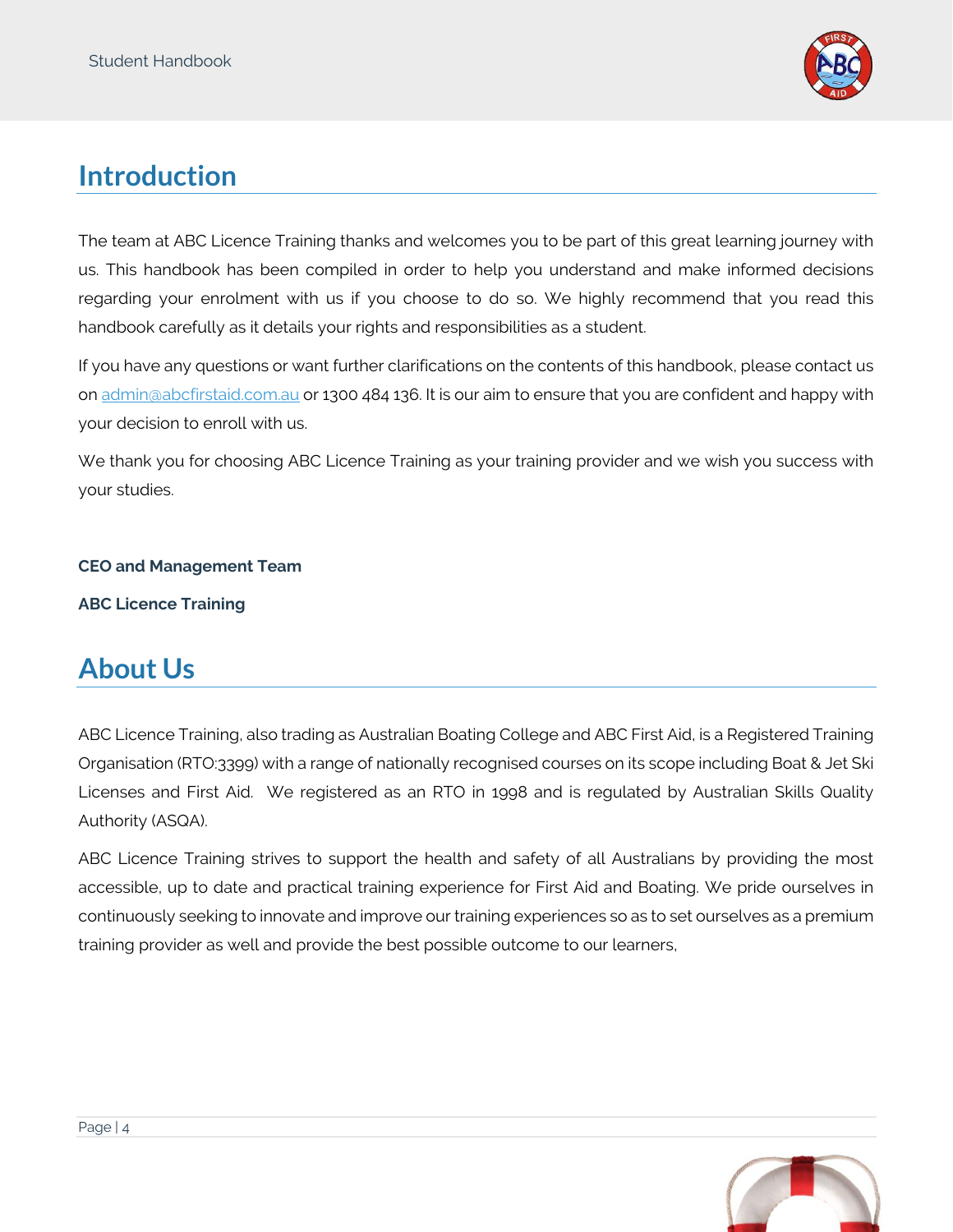

# <span id="page-4-0"></span>**Contact Details**

| Company Legal Name      | ABC Licence Training Pty Ltd                                             |
|-------------------------|--------------------------------------------------------------------------|
| Head office location    | 238 Glenferrie Road, Malvern, Victoria 3144                              |
| <b>Business address</b> | 238 Glenferrie Road, Malvern, Victoria 3144                              |
| Delivery Location       | ABC Licence Training has third party arrangements for delivery of course |
|                         | as listed on the website                                                 |
| <b>ACN</b>              | 080 057 923                                                              |
| <b>ABN</b>              | 43 080 057 923                                                           |

# <span id="page-4-1"></span>**Key Contact Staff**

ABC Licence Training wants to ensure that all our learners have access to the best of student services and may wish to contact any of the listed staff in case of emergencies. All student welfare issues, and student services are addressed by the Office Manager. Escalated issues may be referred to the CEO based on the nature of the issue.

| <b>Staff Name</b> | <b>Designation</b>            | <b>Contact Details</b>                   |
|-------------------|-------------------------------|------------------------------------------|
| Paul Kirchner     | <b>CEO</b>                    | 0417 648 665<br>abclicences@bigpond.com  |
| Frica Davis       | <b>General Manager</b>        | 0428 832 261<br>erica@abcfirstaid.com.au |
| Megan Finn        | Partnership Manager           | 0401 423 204<br>megan@abcfirstaid.com.au |
| Carey Lee         | <b>Administration Manager</b> | 1300 484 136<br>admin@abcfirstaid.com.au |

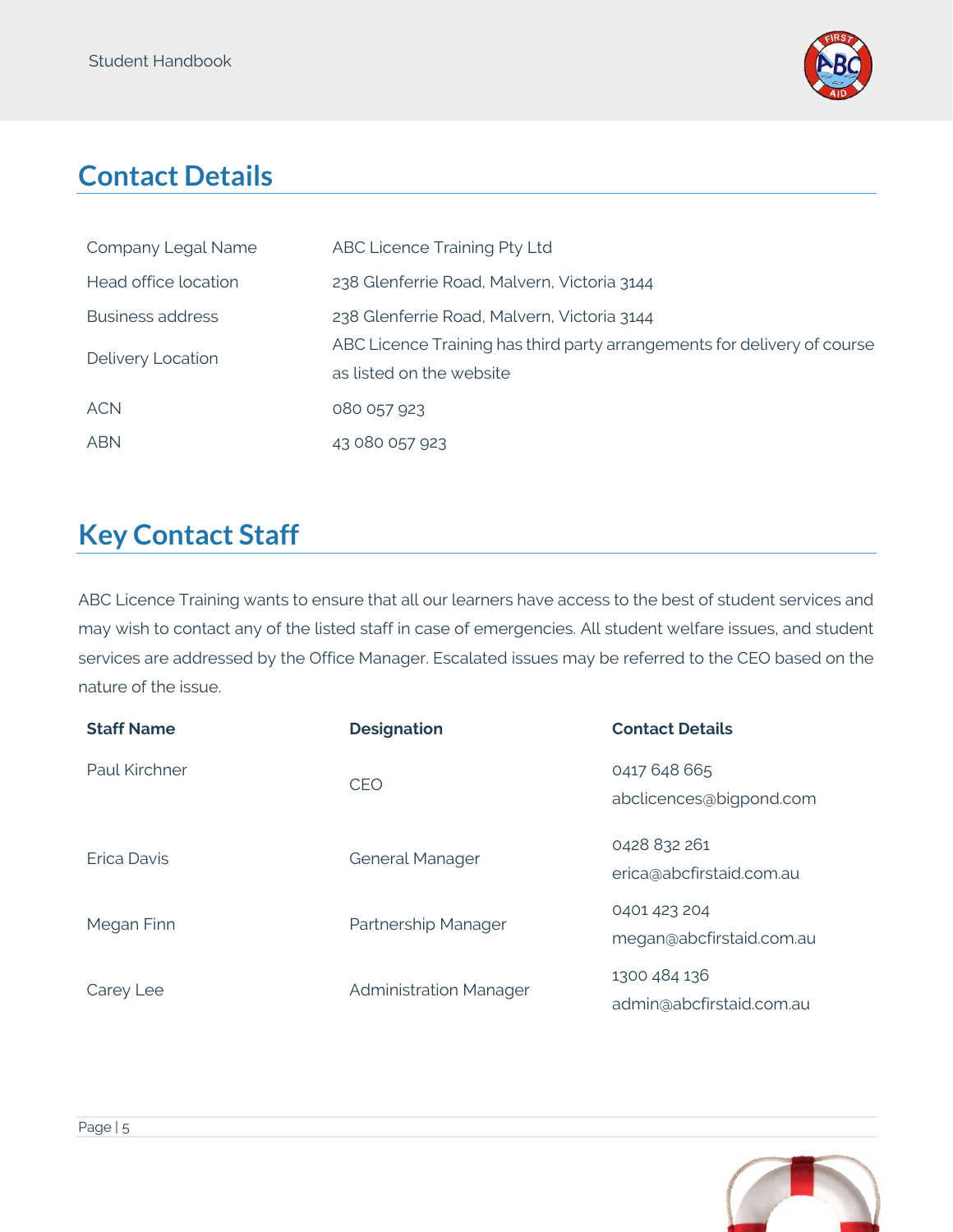

#### <span id="page-5-0"></span>**Governance and Legislative Requirements**

**ABC Licence Training is a Registered Training Organisation and as such will at-all-times comply with the Standards for Registered Training Organisations 2015 as well as any relevant Commonwealth and State regulatory requirements. It is also mandatory for all our franchisees and third-party providers to comply with all the relevant laws and standards. ABC Licence Training may terminate contracts with third parties or franchisees if any breach is identified.**

Please see below a list of some of the legislations that we adhere to. This may not be an exhaustive list.

- National Vocational Education and Training Regulator Act 2011
- Standards for Registered Training Organisations 2015
- Data Provision Requirements 2012
- Work Health and Safety Act 2011
- Privacy Act 1988
- Disability Discriminations Act 1992
- Racial Discrimination Act 1975
- Age Discrimination Act 2004
- Sex Discrimination Act 1984
- Learner Identifiers Act 2014
- Competition and Consumer Act 2010
- Australian Consumer Law 2011.

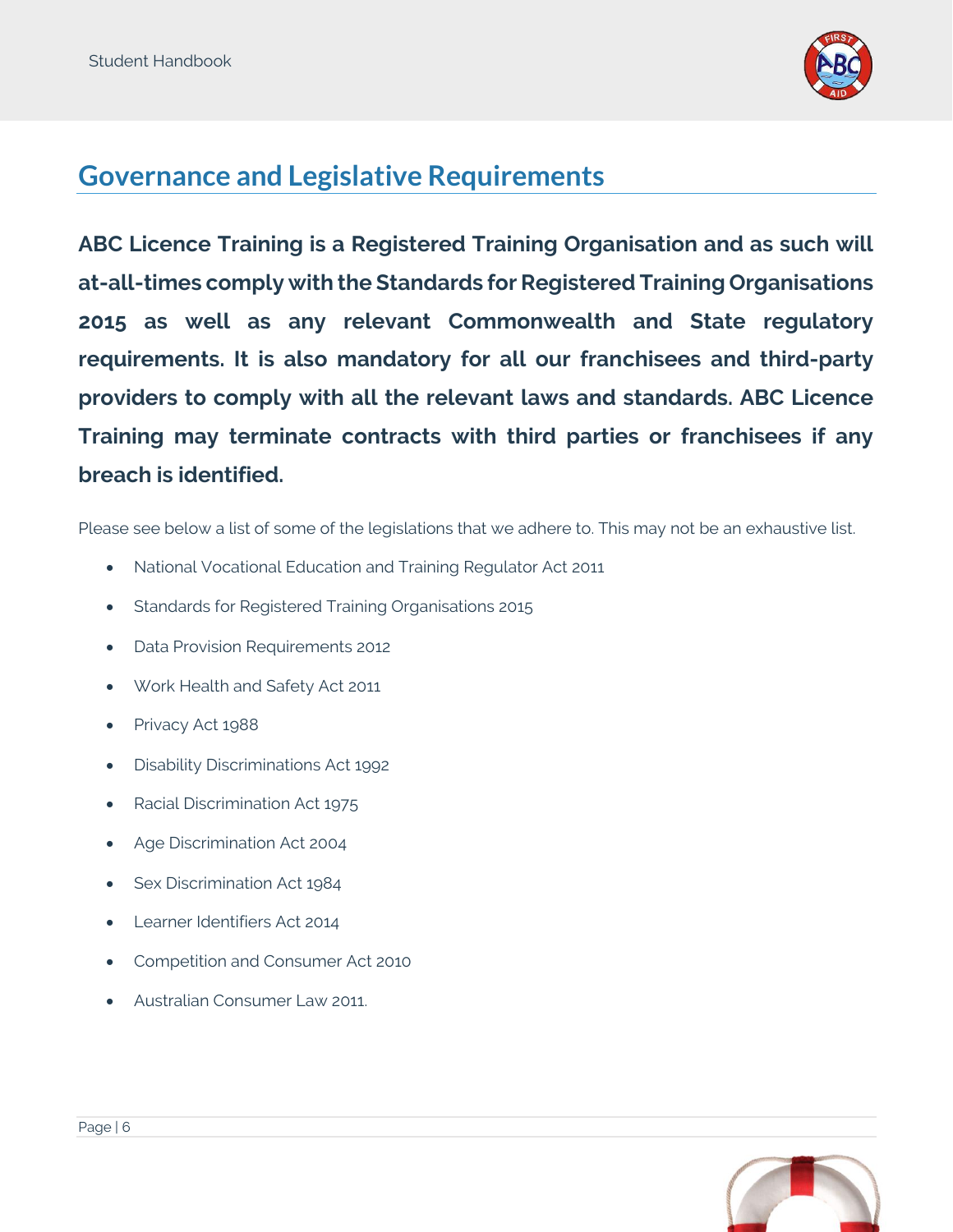

# <span id="page-6-0"></span>**Access and Equity**

ABC Licence Training will under no circumstance discriminate or tolerate discrimination towards its staff and students. We ensure that course entry requirements, assessment or curriculum do not limit access on-the-basis of gender, race, social, cultural, religious, disability, philosophical background, or age, with the exception where age requirements are specified by a regulatory authority for the issue of a licence. We believe in providing equal access and opportunity to all our learners. Our staff and instructors will assist and support students where appropriate, especially those students with language, literacy, or physical disabilities, so long as the nature of the disability does not preclude them from completing the training and assessment. ABC Licence Training will ensure that all training and assessment services are delivered by staff who are appropriately skilled in access and equity issues.

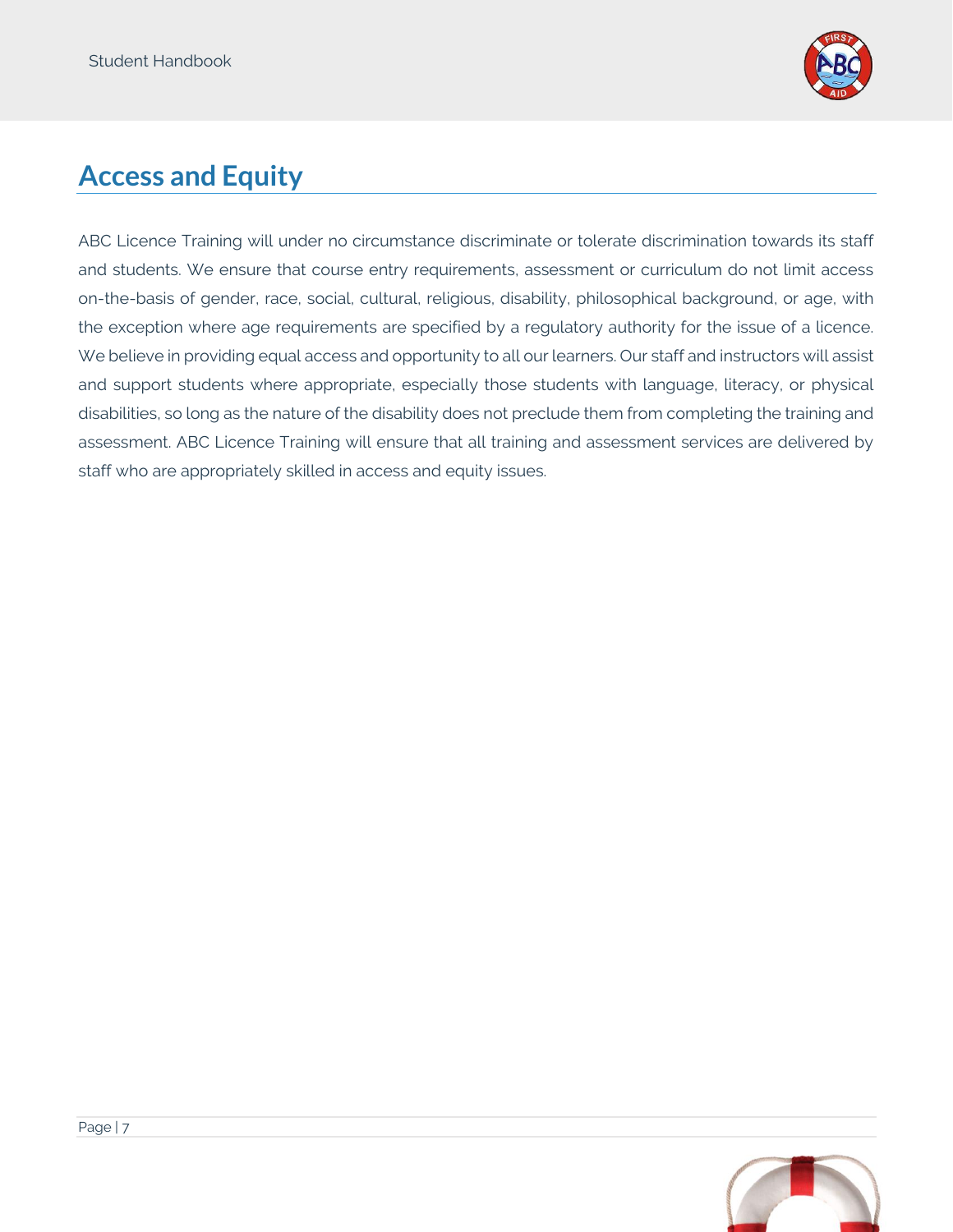

# <span id="page-7-0"></span>**Our Mission and Values**

ABC aims to support the health and safety of all Australians by supporting our training partners with the tools and guidance they need to thrive.

#### **PARTNERSHIP**

•We are committed to supporting our co-providers and, by extension, their trainers and students as a proactive partner that is committed to delivering the best possible training outcomes

#### **SAFETY**

•Our commitment to the life-saving and critical nature of first-aid and boating training makes the quality of our courses and programs of paramount importance. We aspire to deliver consistent, high-quality services and apply quality systems that support training and assessment excellence.

#### **CUSTOMER CENTRICITY**

•Our focus on meeting the needs of our co-providers, partners and students supports lifelong learning. By continually seeking to innovate and improve our training experiences, we consistently strive to set ourselves apart as a premium training provider.

#### **INDUSTRY ENGAGEMENT**

•We recognise the value of industry engagement as the driving force in shaping our training and assessment strategies. We deliver training and assessment services which are founded on industry and community needs and expectations, and provide direct relevance to student training needs

#### **ACCESSIBILITY**

•We aim to provide training options and formats accessible to all Australians, no matter where they live.

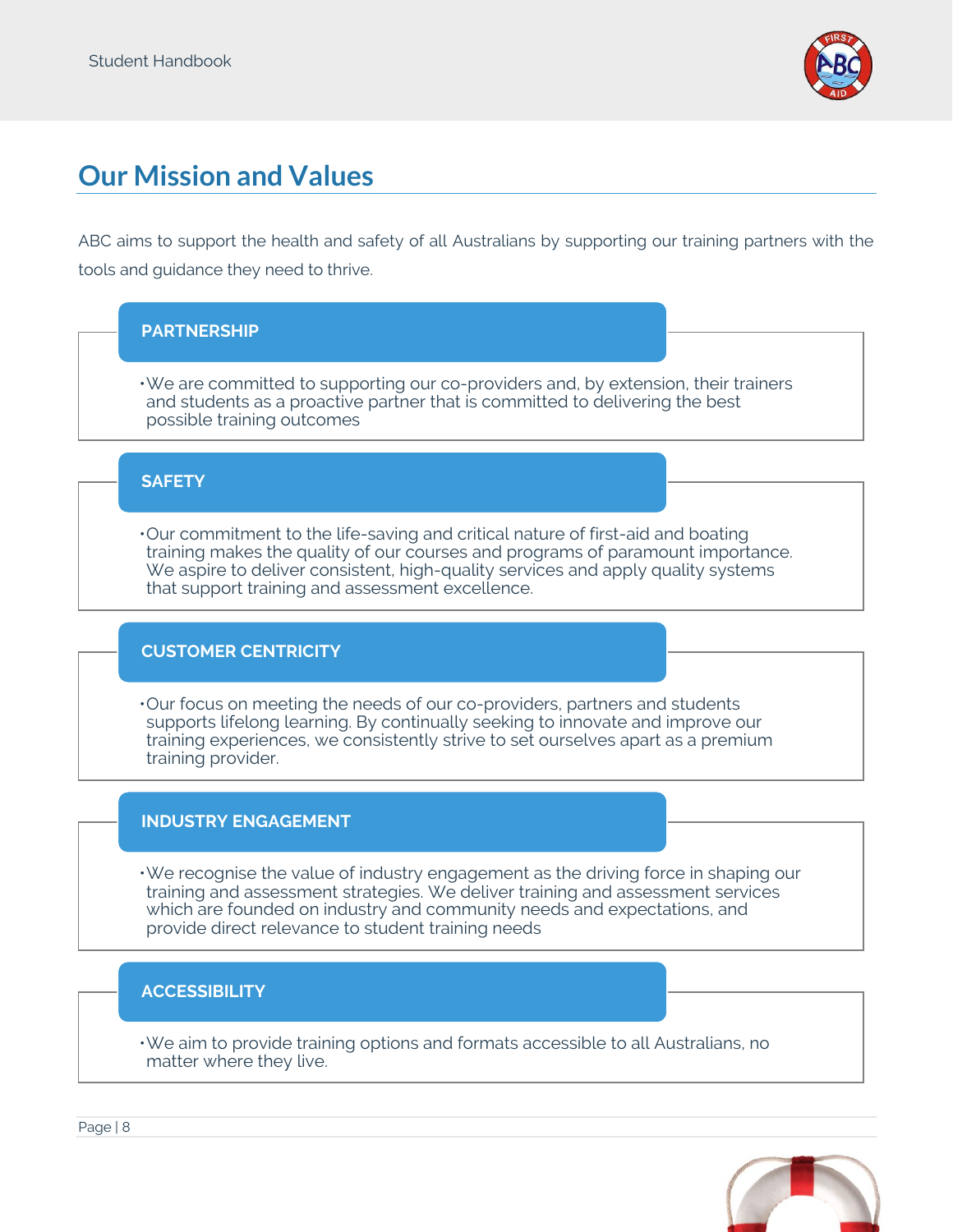

# <span id="page-8-0"></span>**Our Training Services**

We have been approved by ASQA, the national regulator for vocational education and training (VET) in Australia, to deliver and assess the Units of Competency listed below. Please refer to our website and navigate to your preferred unit (Under the Courses Tab) to ensure that there is no required pre-requisite before enrolling with us. Some units may require you to complete a pre-study assessment which maybe done online or via hardcopy before commencing the course. If you have any queries or is in doubt, please feel free to contact us.

#### Unit of Competency

HLTAID001- [Provide cardiopulmonary resuscitation](https://training.gov.au/Training/Details/HLTAID001)

HLTAID002- [Provide basic emergency life support](https://training.gov.au/Training/Details/HLTAID002)

HLTAID003- [Provide first aid](https://training.gov.au/Training/Details/HLTAID003)

HLTAID004- [Provide an emergency first aid response in an education and care setting](https://training.gov.au/Training/Details/HLTAID004)

HLTAID005- [Provide first aid in remote situations](https://training.gov.au/Training/Details/HLTAID005)

HLTAID006- [Provide advanced first aid](https://training.gov.au/Training/Details/HLTAID006)

HLTAID007- [Provide advanced resuscitation](https://training.gov.au/Training/Details/HLTAID007)

HLTAID008- [Manage first aid services and resources](https://training.gov.au/Training/Details/HLTAID008)

HLTAID009- [Provide cardiopulmonary resuscitation](https://training.gov.au/Training/Details/HLTAID009)

HLTAID010- [Provide basic emergency life support](https://training.gov.au/Training/Details/HLTAID010)

HLTAID011- [Provide First Aid](https://training.gov.au/Training/Details/HLTAID011)

HLTAID012- [Provide First Aid in an education and care setting](https://training.gov.au/Training/Details/HLTAID012)

HLTAID013- [Provide First Aid in remote or isolated site](https://training.gov.au/Training/Details/HLTAID013)

HLTAID014- [Provide Advanced First Aid](https://training.gov.au/Training/Details/HLTAID014)

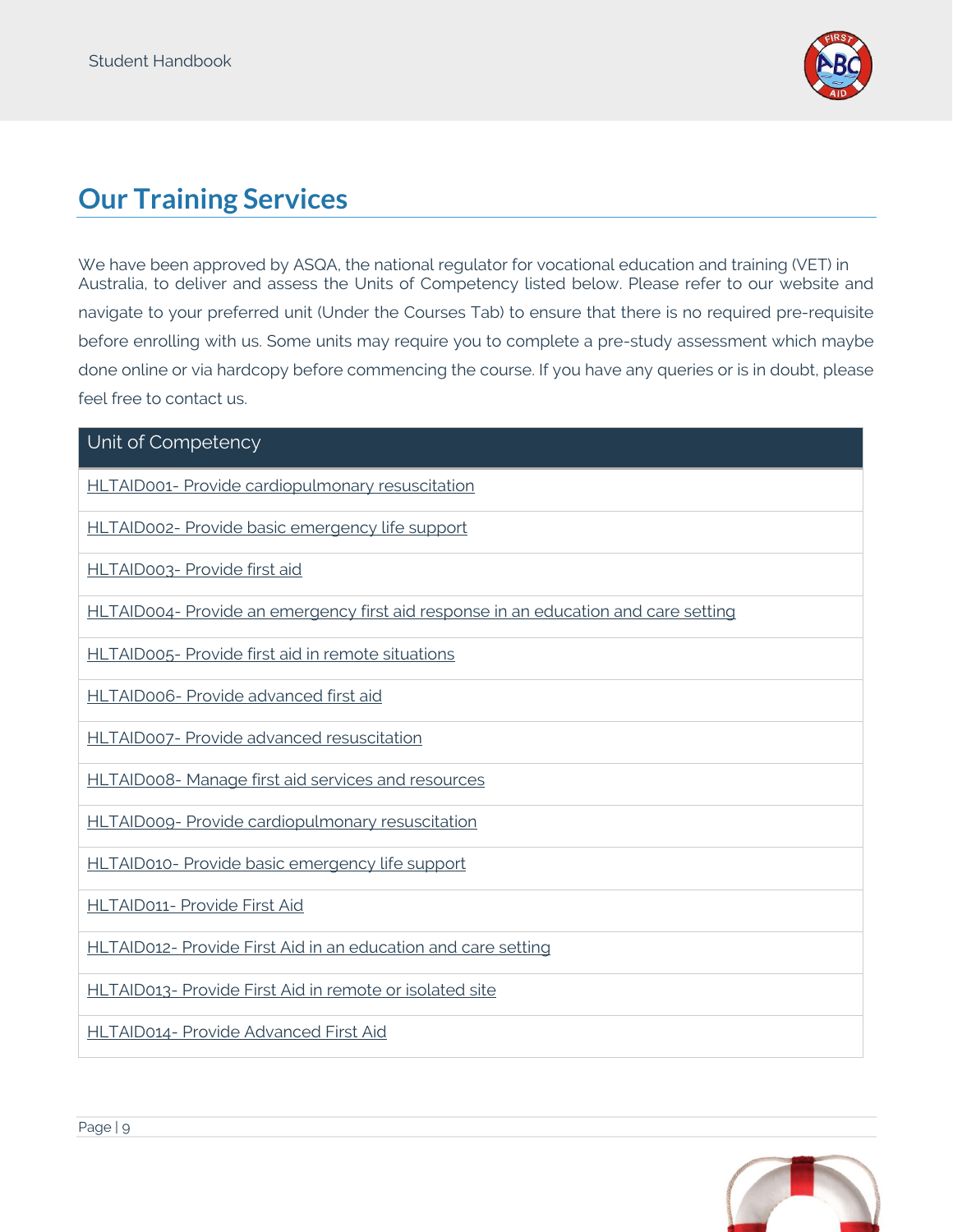

HLTAID015- [Provide advanced resuscitation and oxygen therapy](https://training.gov.au/Training/Details/HLTAID015)

HLTAID016- [Manage first aid services and resources](https://training.gov.au/Training/Details/HLTAID016)

MEM50008- [Carry out trip preparation and planning](https://training.gov.au/Training/Details/MEM50008)

MEM50009- [Safely operate a mechanically powered recreational boat](https://training.gov.au/Training/Details/MEM50009)

MEM50010- [Respond to boating emergencies and incidents](https://training.gov.au/Training/Details/MEM50010)

UETTDRRF06- [Perform rescue from a live LV panel](https://training.gov.au/Training/Details/UETTDRRF06)

# <span id="page-9-0"></span>**Delivery Method**

ABC Licence Training delivers its courses through our various franchisees and third-party providers. ABC Licence Training ensures that all our course delivery partners are highly trained and experts in their respective fields. All third-party arrangements are notified and authorised by ASQA.

ABC First Aid provides the platform, materials and compliance intellectual course materials, website, online learning system and IT bookings system to enable the co-providers to deliver the training.

If relevant for the course they are undertaking, learners have the option of choosing to do the the theory portion of the course via a set of multiple-choice questions that are administered online or in hardcopy. If they do not wish to do this their option is to complete a Verbal Assessment Tool in class with the instructor. Once the pre-study has been successfully completed then the learner will attend their chosen program at one of our training centres. Please refer to our website to see the list of training centres closest to you.

## <span id="page-9-1"></span>**Student Misconduct and Disciplinary Action**

ABC Licence Training expects all its learners to abide by the student code of conduct and has zero tolerance towards disruptive or unrespectful from its learners. The assessor/trainer may under certain circumstances try to resolve the situation by giving a verbal warning in the first instance. If the behavior is repetitive then the learner will be asked to leave the training venue. In such instances, the learner will not be eligible for a refund. They may access the Complaints and Appeal process if they wish to do so. The following circumstances maybe included as student misconduct:

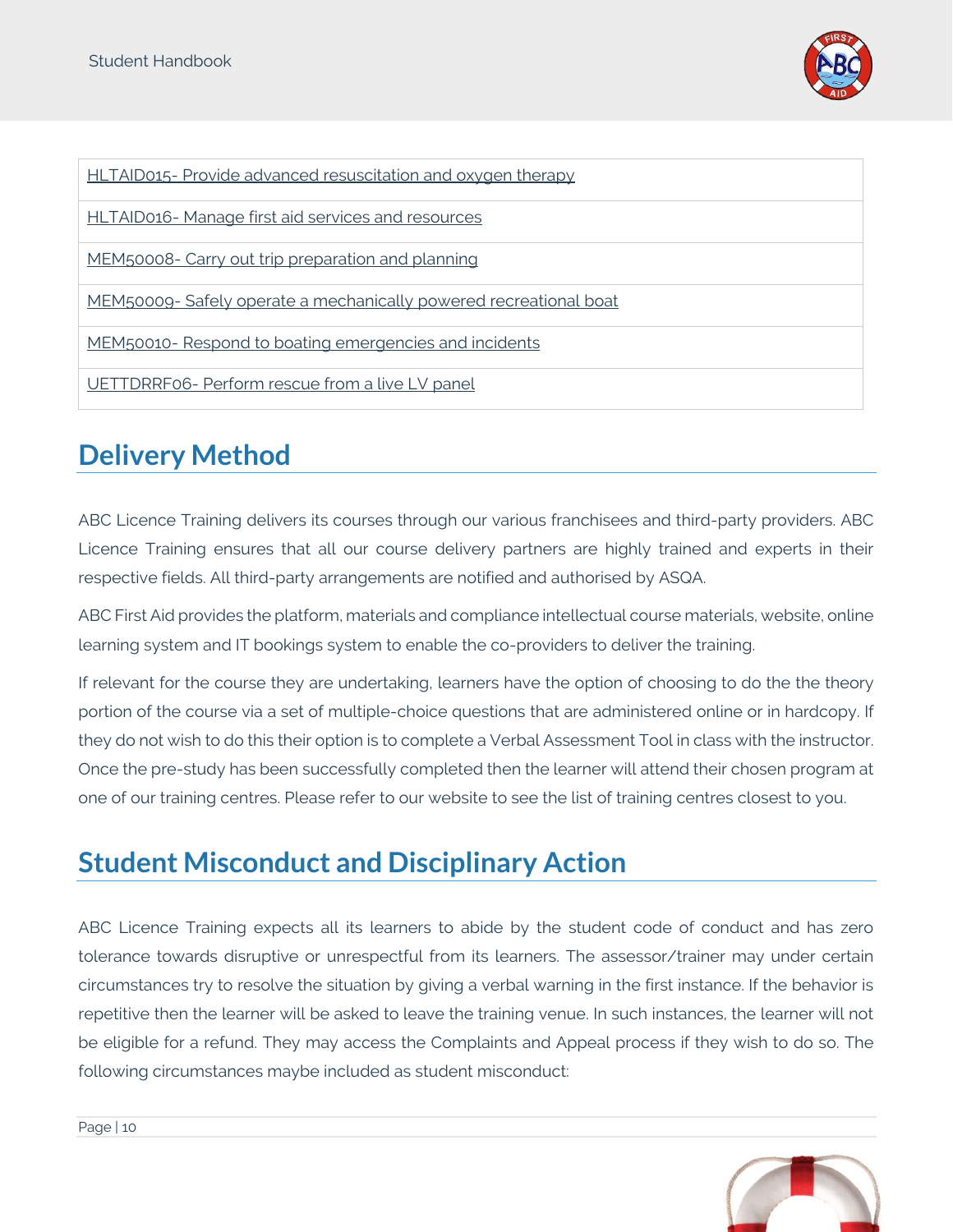

- Physically or verbally assaulting any person or persons on our training premises.
- Destruction or damage to our property or premises including venues of our third-party providers.
- Colludes, plagiaries or cheats in assessment tasks.
- Behave in a way that either discriminates or harasses any of our staff or students.
- Attend the training environment intoxicated.
- Consumes illegal drugs or alcohol on our premises including third party training venues.
- Failure to comply with reasonable instruction or supervision.

## <span id="page-10-0"></span>**Unique Student Identifier**

A Unique Student Identifier is an alpha-numerical reference number that is allocated to all learners. Your USI account will give you access to all the nationally recognised training records that you have undertaken since 1<sup>st</sup> January 2015. ABC Licence Training has the obligation under Standard 3.6 of the SRTOs 2015 to ensure that all its learners have a valid and verified USI and a certification must only be issued to learners who have provided their USI.

If you do not have a USI and would like to create one then please visit:<https://www.usi.gov.au/students> and follow the prompts. You are required to create this only once in your lifetime. If you are unsure about having a USI or have lost it then please visit<https://www.usi.gov.au/students/find-your-usi> and follow the prompts.

If for any reason, you would prefer that ABC Licence Training create an USI for you then please contact us and we will assist you with this. You may be asked to complete a USI consent form and submit supporting documents (ID proof) for us to complete this process.

If you are exempted from having a USI:

- You will not be able to obtain an authenticated VET transcript (or an extract of a VET transcript) through your USI account.
- Your transcript will not include information on any VET study you did while you had the exemption if you decide to get a USI in the future.

All information collected as part of this process will be stored securely and in accordance with the Privacy Act 1988.

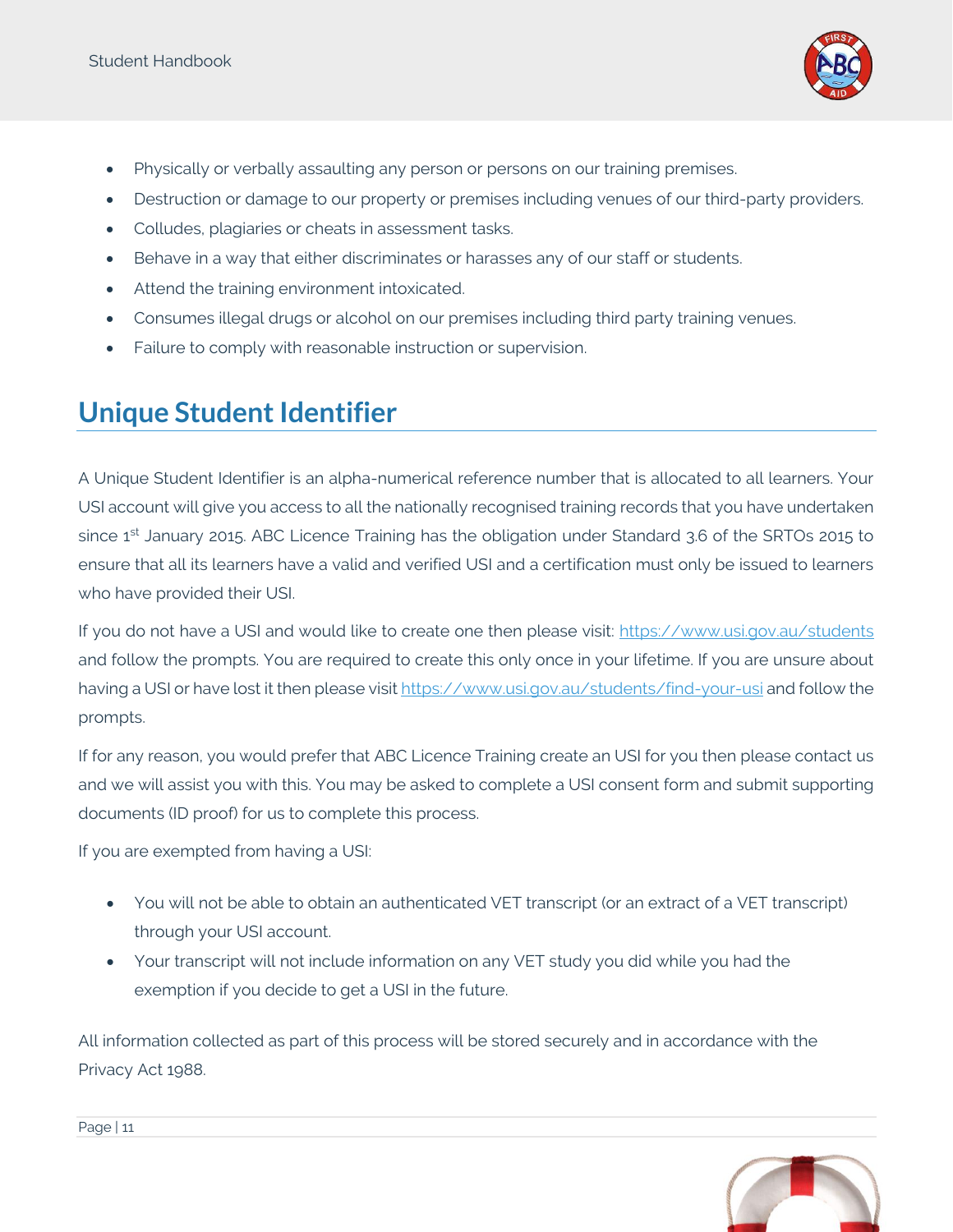

# <span id="page-11-0"></span>**Enrolment**

An enrolment can be confirmed only once the student has completed and signed the enrolment form which is also confirms that they have read the terms & conditions of enrolment as well as this handbook. Once the form is completed; the student must pay the applicable fee. ABC Licence Training will issue a receipt of payment which is part of confirmation of enrolment. We highly recommend that you ensure that you have met the pre-requisite requirement (If applicable) before submitting the enrolment form and making the payment. A formal email will be sent to the learner confirming the enrolment as well as the details of the classes scheduled. We highly recommend that you check all the details on the confirmation along with your full name, date of birth and chosen program. In case of any discrepancy, please contact ABC Licence Training immediately.

## <span id="page-11-1"></span>**Fees and Refunds**

ABC Licence Training will offer a fee structure to its learners based on their choice of units/program and may vary from course to course. The quoted fee will include administration fee, course fee, access of any specialised equipment or facility necessary for the completion of the program and a copy of the statement of attainment for the enrolled unit/program. Course fees are due and payable at the time of enrolment unless otherwise advised. ABC Licence Training reserves the right to not issue any final certifications or Statement of Attainment till the fee is paid in full.

All refund requests must be submitted in writing along with the supporting documentation. In certain circumstances, we may allow you to transfer the booking/and or payment to another person or date. A maximum of 3 transfers per booking maybe considered under certain circumstances.

If the refund request is approved, then the refund payment is processed within 14 days from the date of the request. Refunds will be made electronically into the bank account authorised by the student in the refund request form. Please note an administration fee may apply for processing refunds. In the event the request for refund has been denied then the student is advised of the outcome in writing. A student may access the complaints and appeals process if he/she wishes to do so and would like a further review of the decision made in respect to the refund. Refunds are at the discretion of the CEO.

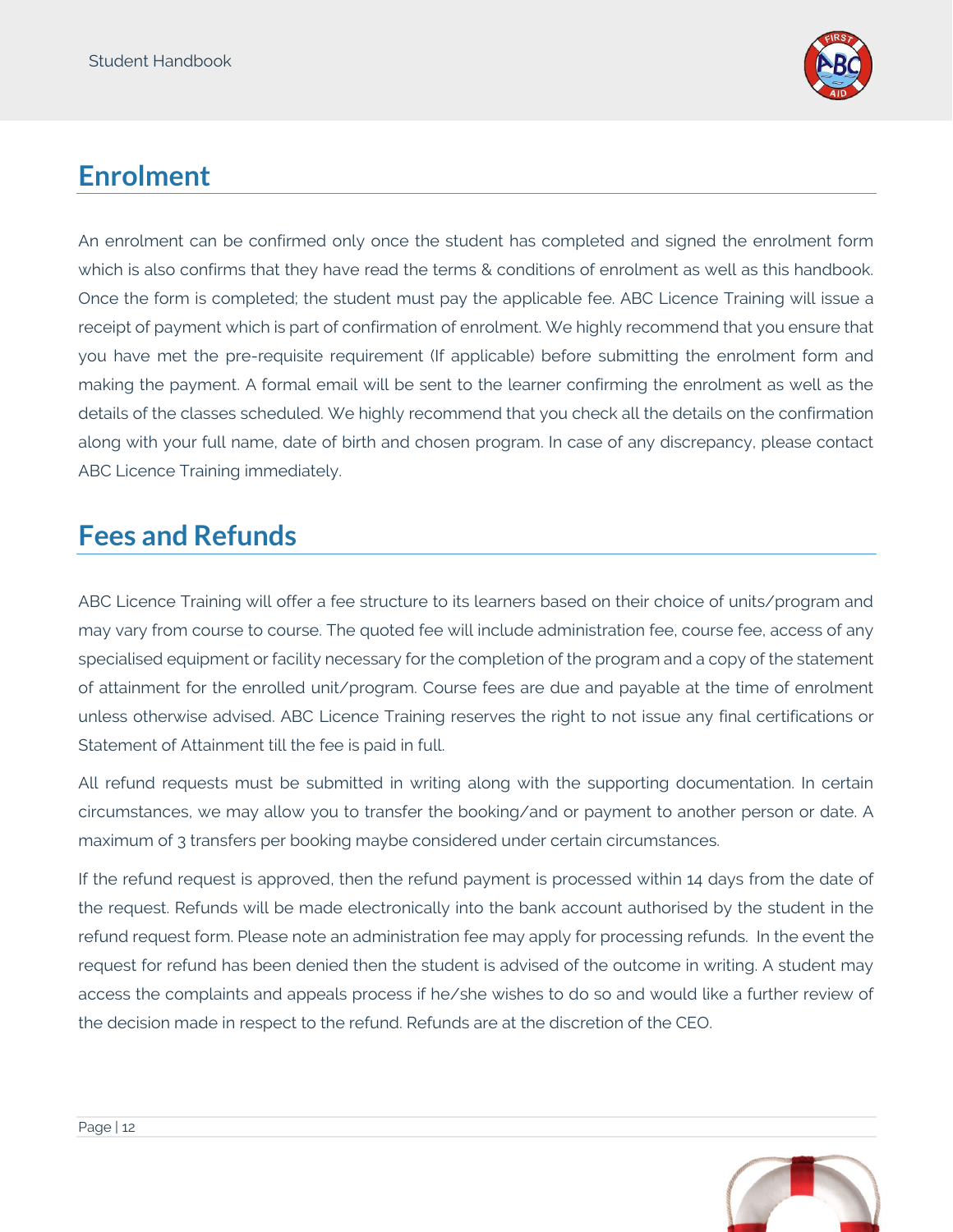

#### **Please refer to the table below:**

| <b>Fee Refund Scenario</b>                                                                                                                                                                  | <b>Refund Policy</b>                                                                                  |
|---------------------------------------------------------------------------------------------------------------------------------------------------------------------------------------------|-------------------------------------------------------------------------------------------------------|
| Request to withdraw from the program 24 hours or more before<br>the scheduled session                                                                                                       | Full refund of total fees paid minus a<br>\$25 Administration Fee                                     |
| Request to withdraw less than 24 hours prior to the scheduled<br>session                                                                                                                    | No refund will be given. You may re-<br>book at a discounted price of 20% off<br>the full course fee. |
| Learner failure to complete the pre-study                                                                                                                                                   | No refund applicable and learner will<br>be unable to attend the training<br>session                  |
| Non-attendance or failure to attend on time for the scheduled<br>session.                                                                                                                   | No refund applicable                                                                                  |
| ABC Licence Training identifies a LLN difficulty for the student and<br>is unable to coordinate a satisfactory learning plan for the student<br>as a result of which training is cancelled. | Full refund. Administration fee of \$25<br>may apply.                                                 |
| ABC Licence Training or its providers are unable to deliver the<br>course/session.                                                                                                          | Full refund                                                                                           |

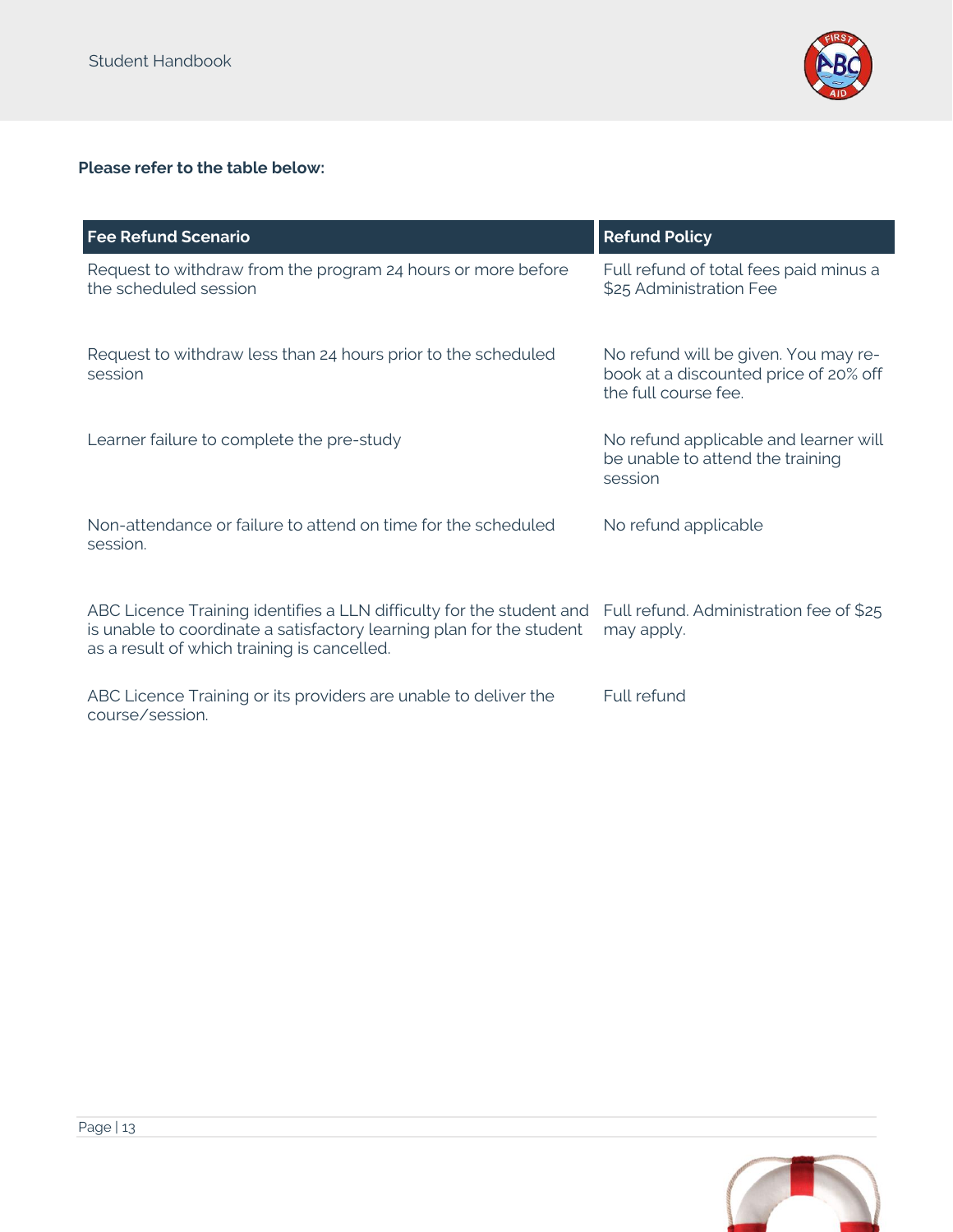

## <span id="page-13-0"></span>**Student Support**

ABC Licence Training will ensure that all its students are supported and guided to complete their selected course. We understand that all learners may not be capable of demonstrating competency in the same manner and hence it is our responsibility to ensure that our learners have the access and opportunity to complete their chosen program irrespective of their condition/situation. If a learner does choose to disclose their need for reasonable adjustment; ABC Licence Training will take effective steps to consult with the leaner and accommodate them in the best possible manner. It is the learner's discretion if he/she wants to avail the opportunity for reasonable adjustment.

Examples of reasonable adjustments we may consider include the following:

- Extra time or extensions for assessments.
- Course material in alternate formats electronic, large print, braille.
- Use of assistive technology.
- Ergonomic chair/desk.
- Alternate assessment tasks.

Please contact the college if you would like to be considered for reasonable adjustment. All information provided will be treated in accordance with the Privacy Act 1988.

ABC Licence Training applauds the research that has been undertaken in understanding the LLN needs of students and does understand that many students require some level of LLN support. We will try our best to understand and accommodate all our leaners' LLN needs. All learners will be asked to complete a class attendance form with their details at the commencement of the training session. If you find it difficult to complete the form; please ask the instructor for assistance. The instructor at that instance may assess if you require LLN support and try to coordinate a learning plan that will suit your needs. If we are unable to coordinate a plan for you; you may withdraw from the program and will be entitled to a full refund.

All delivery, assessments, and instructions for all our courses are in English unless otherwise stated.

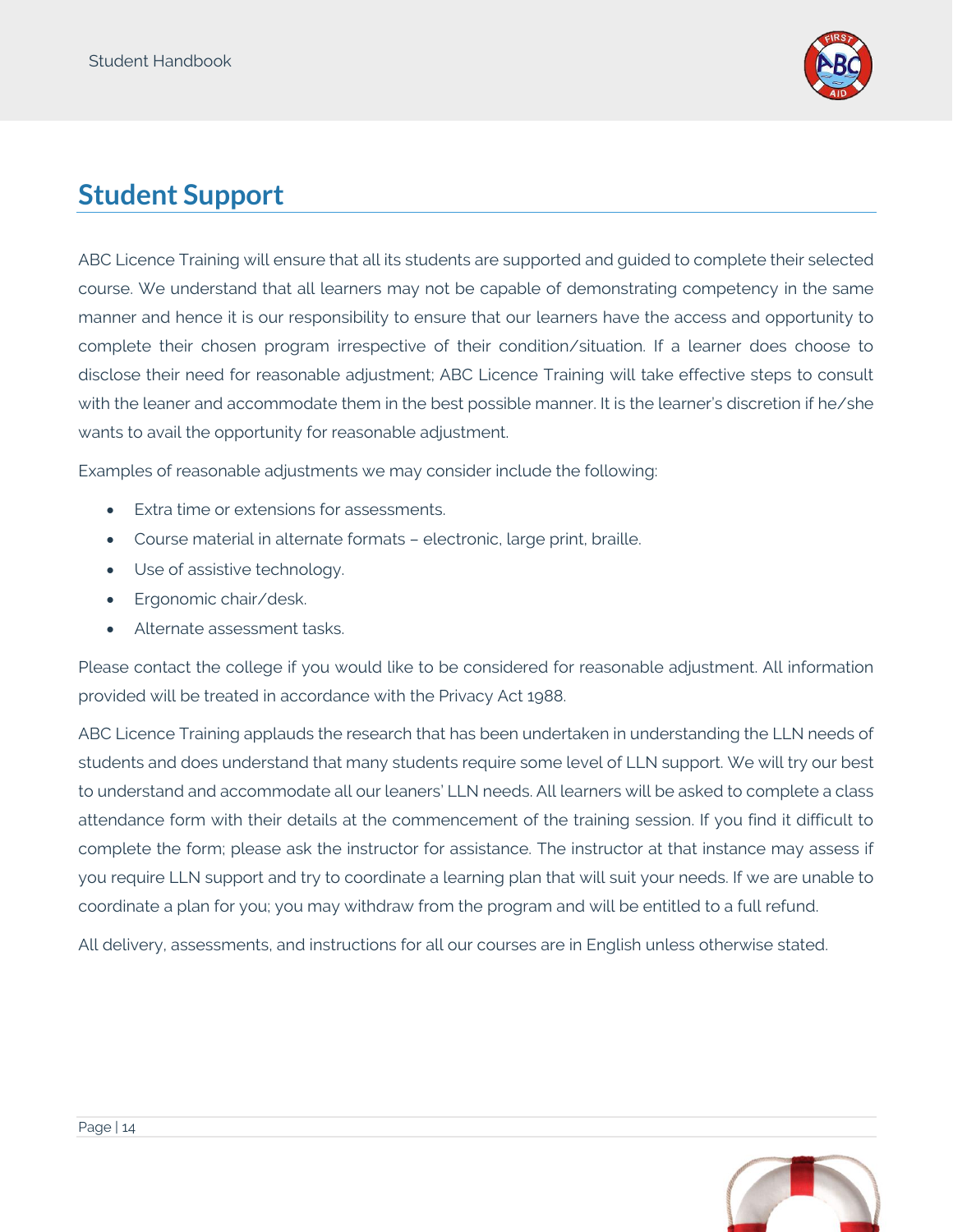

# <span id="page-14-0"></span>**Attendance**

All details with regards to the training sessions including date, time and venue will be provided to the learners once the enrolment is confirmed. ABC Licence Training expects its learners to complete the prestudy component either online or submitted in hardcopy at least 24 hours prior to the scheduled training session. The pre-study component is mandatory for some units and hence if it is not completed by the learner then he/she may not be able to attend the training session. No refund will be applicable in such instances. Students are requested to be at the training venue atleast 15 minutes prior to the start of training. Failure to be on time will preclude you from attending the training session and non-attendance will be marked in our records. No refund will be applicable in such instances as well. If you wish withdraw your enrolment, please send us the request in writing atleast 24 hours before the scheduled session. Please refer to the fees and refund sessions to determine if you may be eligible for a refund.

## <span id="page-14-1"></span>**Assessments**

ABC Licence Training will ensure that all the assessments will meet the assessment criteria of the training package or accredited course on which the program is based.

In accordance with Clauses 1.18 to 1.12 of the SRTOs 2015; ABC Licence Training will ensure that the assessment tools used meet the rules of evidence and the assessments are in line with the Principles of assessment. The rules of evidence are validity, sufficiency, authenticity, and currency. The Principles of assessment are fairness, flexibility, validity and reliability.

The assessment methods for each unit may differ and may use more than one method of assessment. Some of the commonly used assessment methods are observation, written test etc.

Once the learner completed all the assessments tasks required for the unit; the assessor will assess the completed work and provide the outcome as well as a feedback. If deemed competent then a Statement of Attainment will be issued to the learner in due course. If the learner has not successfully completed all the required tasks; the assessor will provide a detailed feedback with the areas of improvement. The learner will be provided with 2 attempts to retake/resit the assessment tasks. If the learner is unable to demonstrate competency after the re-assessments; an outcome of Not satisfactory will be marked by the assessor. The learner in such instance can re-enroll into the unit/program to undergo further training and

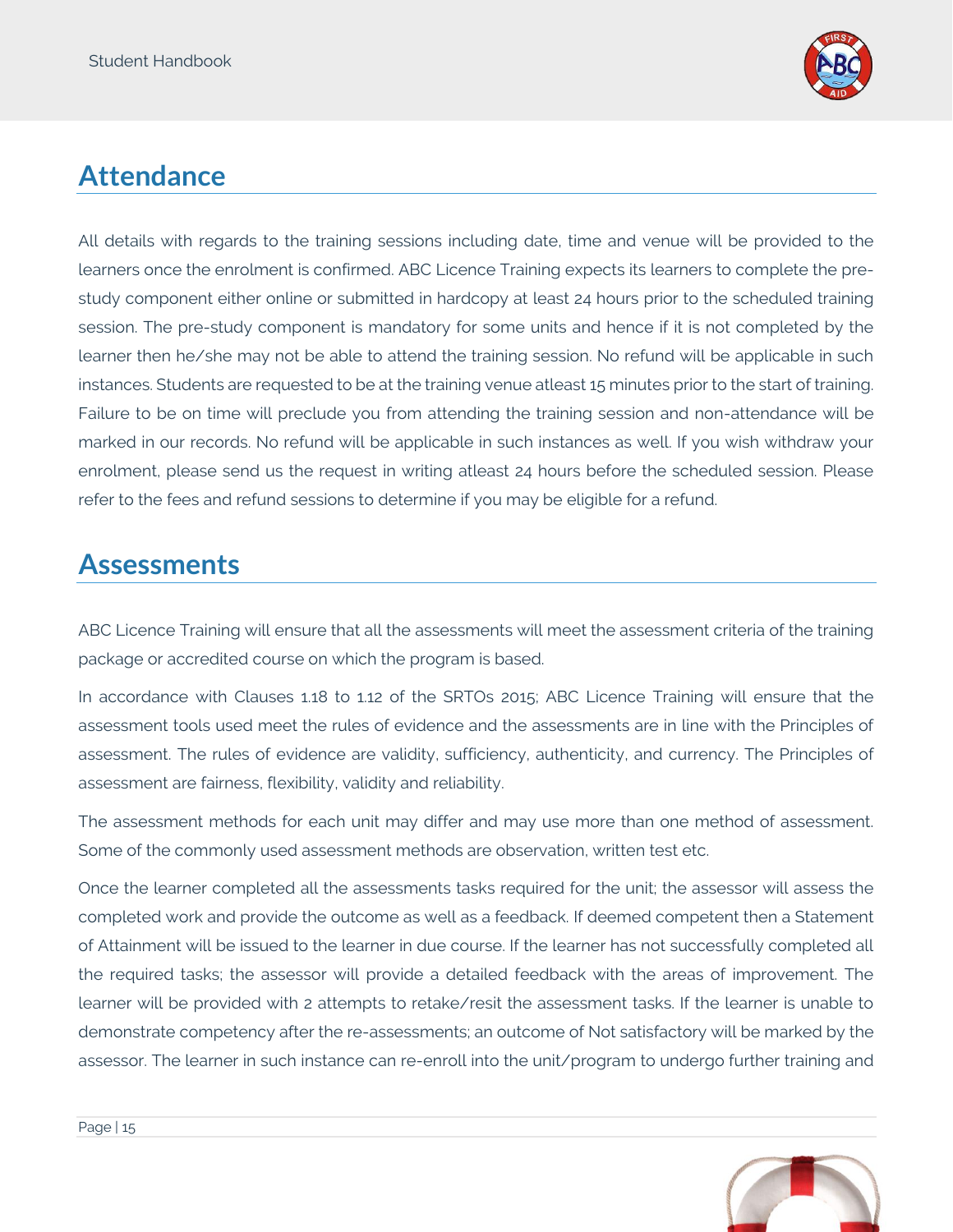

achieve competency. Students also have the right to appeal against the outcome provided if they wish to do so.

## <span id="page-15-0"></span>**Statements of Attainment**

Upon successful completion of the assessment for the enrolled unit/program; ABC Licence Training will issue a Statement of Attainment to its learners. ABC Licence Training will email a copy of the Statement of Attainment to the student as soon as possible. This is conditional upon the student being deemed competent in the enrolled unit of competency, all fee payable to ABC Licence Training has been paid and a valid USI was provided by the learner.

All Statement(s) of Attainment(s) issued by ABC Licence Training will meet the requirements of AQF and can be identified by a unique number which will appear on the document. You/your employer etc. may also verify one of our issued SOAs via our website using the 'verify certificate' option.

ABC Licence Training will charge a fee of \$25 (including postage) if a hard copy of the Statement of Attainment is requested. There may be charges for replacement SOAs in hard copy. Copies of the Statement(s) of Attainment(s) issued will be stored in an electronic format by ABC Licence Training for a period of 30 years.

## <span id="page-15-1"></span>**Complaints and Appeals Policy**

ABC Licence Training takes all complaints and appeals with utmost care and seriousness. We are committed to managing and responding to all complaints and appeals in an effective, fair and quick manner. All complaints will be treated confidentially.

A learner or prospective learner may lodge a complaint against ABC Licence Training, its staff, third-party providers or a fellow student. Learners are encouraged to contact their assessor or office manager in the first instance. A complaint maybe given in writing or can be made verbally. ABC Licence Training will arrange for a meeting as soon as practicable with the complainant to find a resolution and an outcome will be provided in writing if agreed. A copy of the complaint along with the resolution will be stored securely by ABC Licence Training. The details of the complaint will also be recorded in the complaints register maintained by ABC Licence Training. If the learner is not satisfied with the outcome; the matter is then

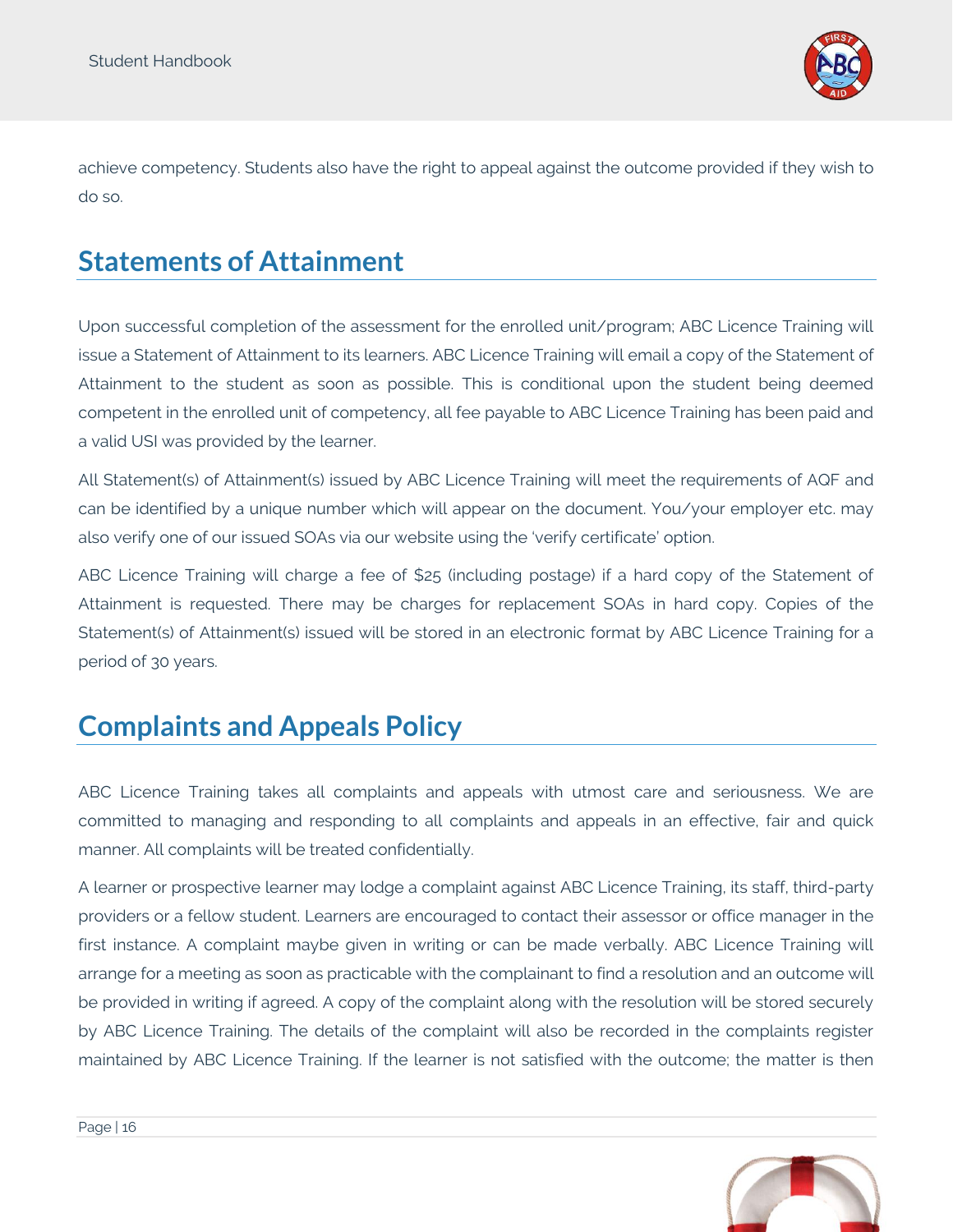Student Handbook



escalated to the CEO. The complainant maybe requested for a meeting with the CEO to reach an agreed outcome.

In an instance where the internal process/outcome has not been accepted by the learner; an independent mediation body will be requested to intervene. ABC Licence Training will also advise the learner of their rights to access ASQA's appeals and complaints process.

Outcomes of the complaints handling process if found in favour of the student will be implemented within 14 days.

A learner may at any time access the appeals process of ABC Licence Training. An appeal can be lodged by the student in the following circumstances but not limited to, rejection of refund request, unsatisfactory assessment outcome marked by the assessor etc.

In case of assessment appeal, a learner is given further 2 attempts to complete the assessment task satisfactorily. If the learner is deemed not competent at the end of the 2 extra attempts and wishes to appeal against the outcome; the assessment will be remarked by another fully qualified assessor. If the learner still wishes to appeal; a formal meeting with arranged with the office manager. All details regarding the appeal and outcome of the meeting/appeal process will be dealt with and stored securely.

External complaint avenues. Complaints/Appeals if not resolved through the internal process; the learner may contact the following external parties:

- Consumer Protection Complaints (Non-training issues such as disputes over refunds or fees) Office of Fair Trading.
- Complaints concerning education and training National Training Complaints Hotline on 13 38 73 or [ntch@education.gov.au](mailto:ntch@education.gov.au). For more information about the National Training Complaints Hotline, refer to the following webpage: [https://www.education.gov.au/NTCH.](https://www.education.gov.au/NTCH)
- Complaints may also be lodged with ABC Licence Training's registering body Australian Skills Quality Authority (ASQA).

## <span id="page-16-0"></span>**Rights and Responsibilities**

Students at ABC Licence Training are expected to follow our code of conduct and a breach of which may lead to a disciplinary action initiated against the learner. Students are advised of their rights and responsibilities at the time of enrolment with ABC Licence Training.All students have their rights and

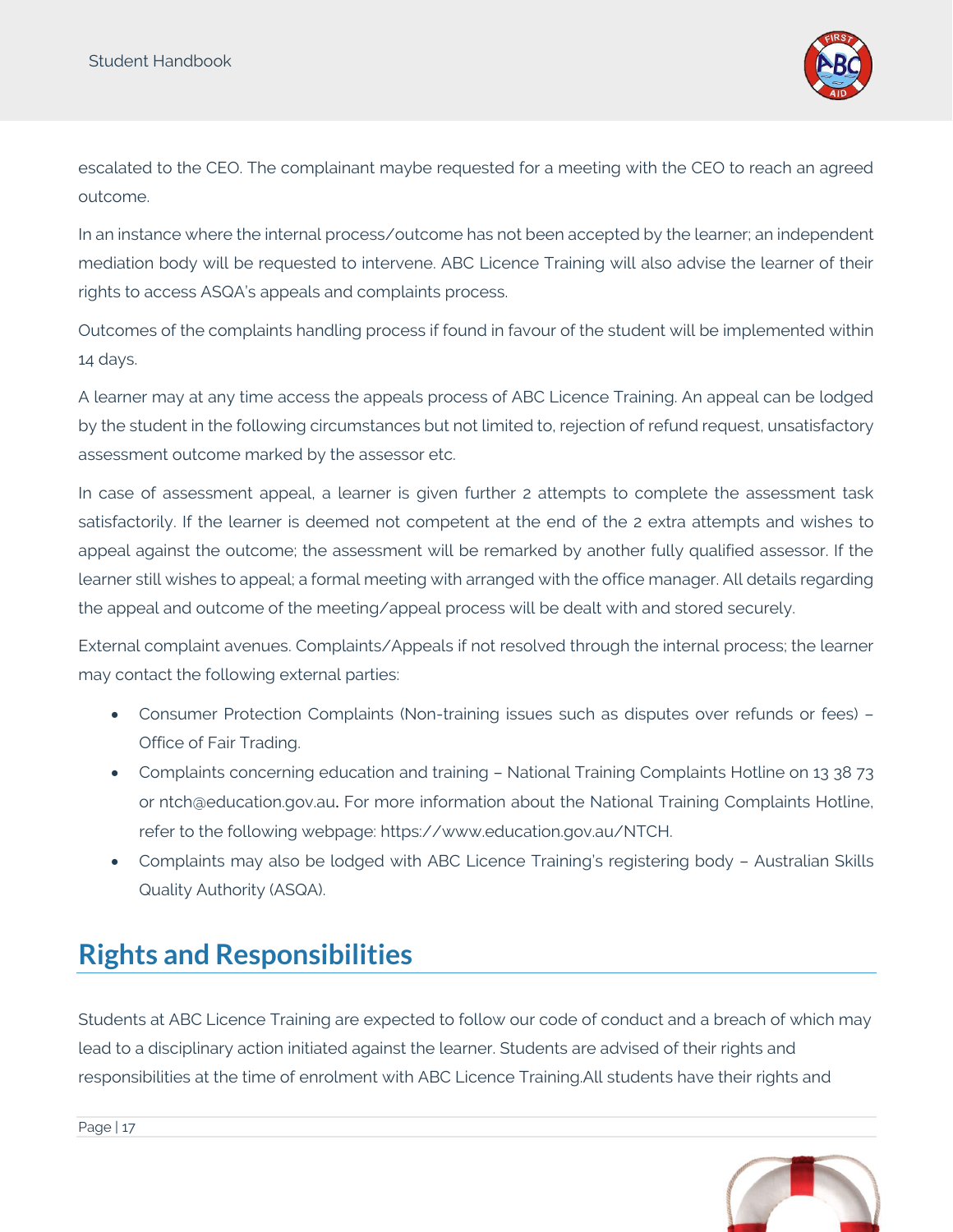

responsibilities which they need to adhere to:

#### **All students have the right to:**

- Receive exceptional quality of training, assessment and support that aims to meets the individual requirements and that is in accordance with the SRTOs 2015.
- Be treated with respect at all times by fellow students and staff.
- Receive training in an environment that is free from harassment, discrimination, and victimisation.
- Have their personal details records kept securely in accordance with the Privacy Policy.
- Have access to the information ABC Licence Training holds about them.
- Have access to a fair and prompt complaints and appeals system.
- Receive clear and accurate information about their training and assessment arrangements as well as progress.
- Be informed of any changes to agreed services, and how it affects them as soon as practicable.

#### **All students, throughout their training and involvement with ABC Licence Training, are expected to:**

- Treat all staff and students with respect and not to take part in any action that will offend or threaten others.
- In no manner by action or words; discriminate, harass or threaten anyone
- To refrain from drinking alcohol and/or smoking in the training environment
- Contribute to the learning environment in a positive manner and complete all assigned tasks on time.
- Always provide true and accurate information
- Follow all safety policies and procedures as directed by staff and report any perceived safety risks as they become known
- Provide all requested information to ABC Licence Training via their enrolment form and thereafter which may be required to deliver the program and issue a final statement of attainment.
- Make payments for their training within agreed timeframes, where relevant.

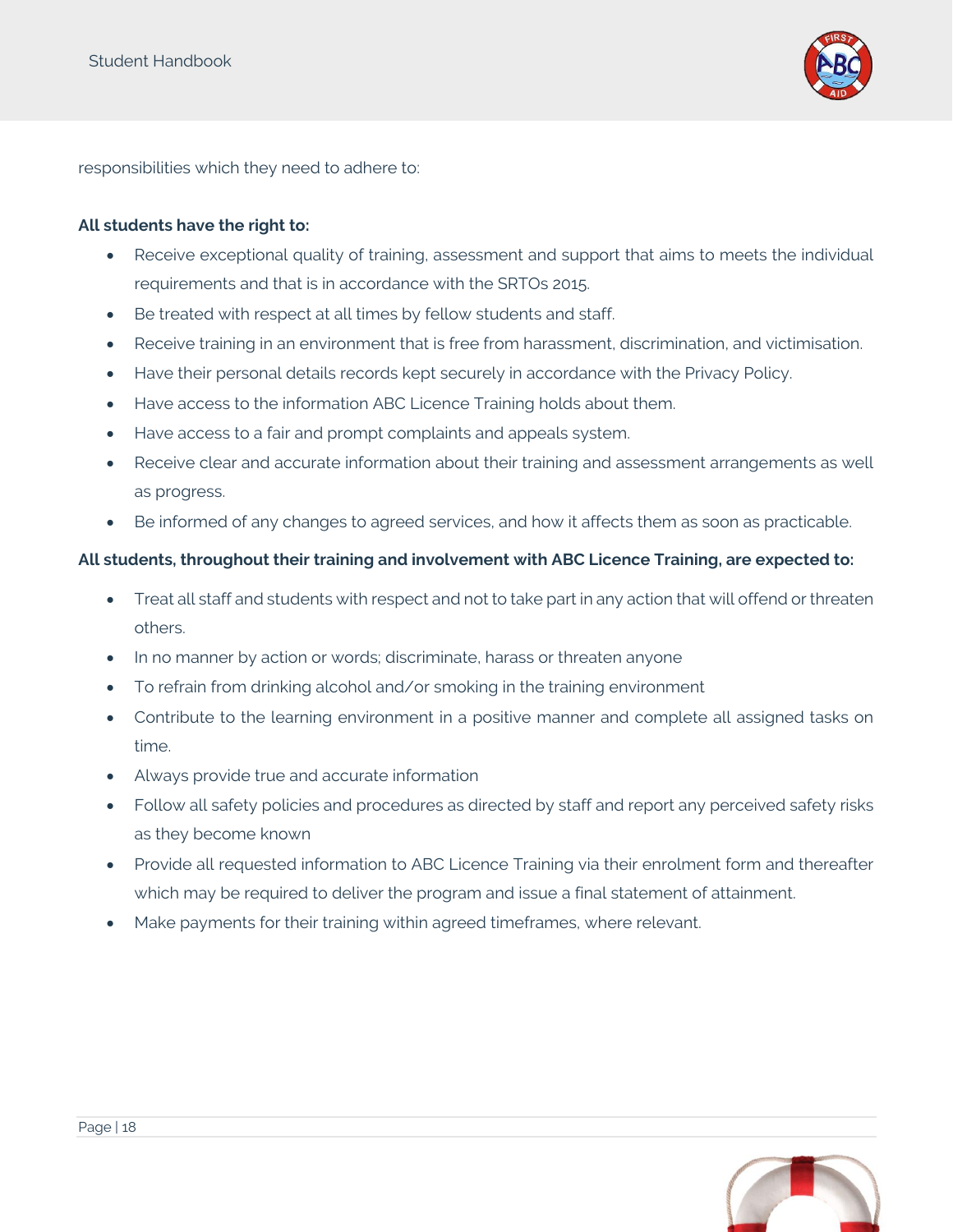

# <span id="page-18-0"></span>**Privacy Policy**

ABC Licence Training ensures to take all measures to comply with the Privacy Act 1988 and Australian Privacy Principles with regards to our learners' information and details. We are committed to protecting and maintaining the privacy, confidentiality, accuracy and security of your personal information.

In our role as a compliant Registered Training Organisation; we are required to collect certain information of our learners and provide these to external bodies such as the National VET Regulator and other licensing/regulatory bodies. Please refer to the VET Data Privacy Notice at <https://www.dese.gov.au/national-vet-data/vet-privacy-notice> to understand these requirements better.

Under clause 7.5 of the of the SRTOs; ABC Licence Training is required to collect and disclose information regarding its learners to NCVER (National Centre for Vocational Education Research Ltd.) and to relevant regulatory training authorities. The NCVER is responsible for collecting, managing, analysing and communication research and statistics about the Australian VET Sector. NCVER will collect, hold, use and disclose your personal information in accordance with the Privacy ACT 1988, the VET Data Policy and all NCVER policies and protocols. Please refer to NCVER's privacy policy at [ncver.edu.au/privacy.](http://www.ncver.edu.au/privacy)

The information disclosed to NCVER maybe used and disclosed for the following purposes:

- Populating authenticated VET transcripts
- Understanding how the VET market operates, for policy, workforce planning and consumer information.
- Administering VET, including program administration, regulation, monitoring and evaluation.
- Facilitating statistics and research relating to education, including surveys and data linkage

## <span id="page-18-1"></span>**Records Management**

ABC Licence Training will ensure that all records and documents of its learners will be stored securely and in accordance with the Privacy Act 1988. ABC Licence Training will take sufficient measures to retain records in a manner that safeguards then against authorised access, fire, flood, termites or any other pests, and which ensures that copies of records can be produced if the originals are destroyed or inaccessible. Records maybe stored electronically as in hard copy.

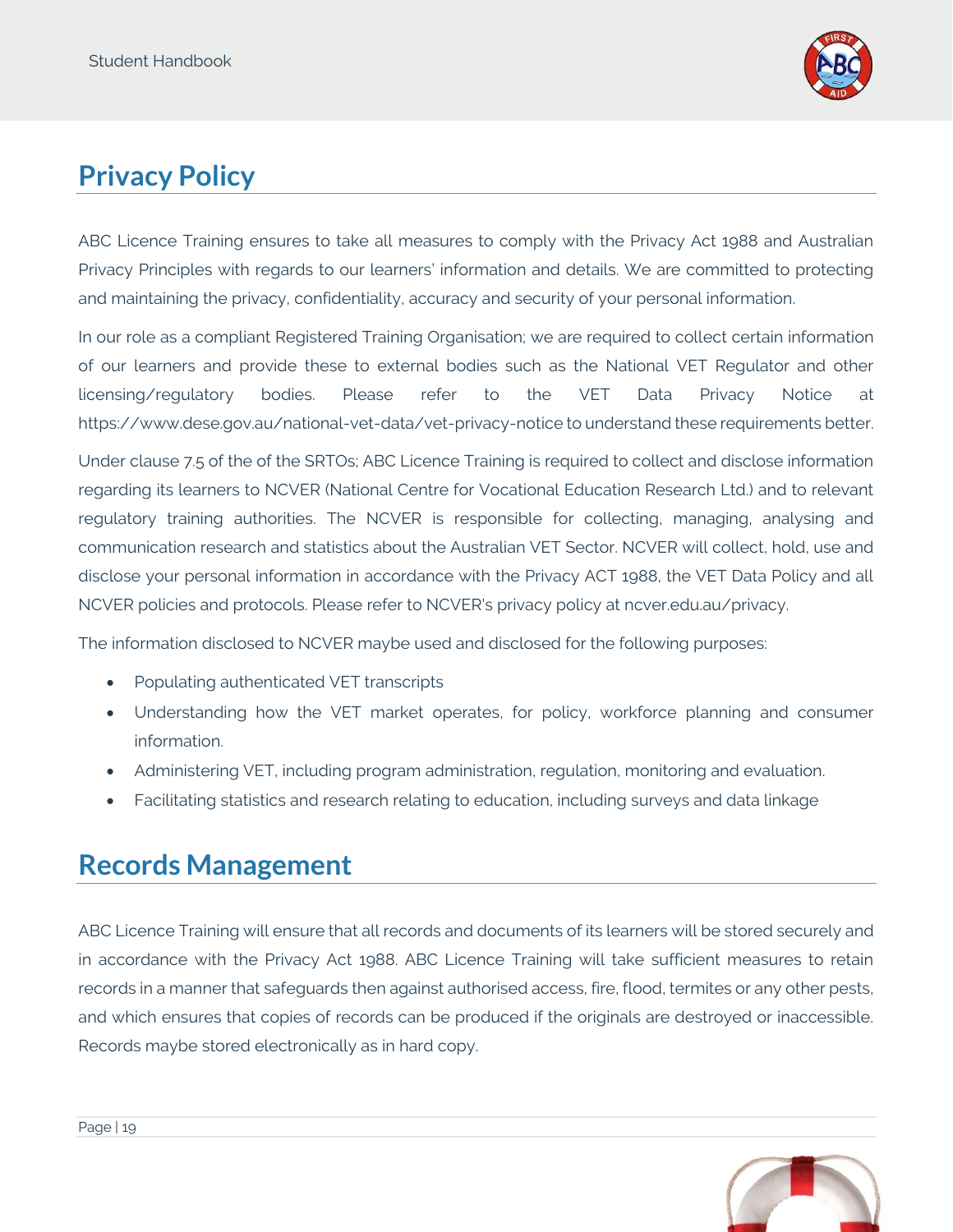

The following records will be retained by ABC Licence Training:

- Student enrolment form along with signed acceptance
- Record of student payment including refund evidences
- Record of complaints and appeals along with the outcome
- Completed assessment of the student
- Records of Results & Statement(s) of Attainment
- Assessment Tools
- Management Records.

Students can request access to their personal records by contacting ABC Licence Training at [admin@abcfirstaid.com.au.](mailto:admin@abcfirstaid.com.au) ABC Licence Training will request proof of identity before any information is given out. Students also have an obligation to ensure that their contact details are updated with ABC Licence Training.